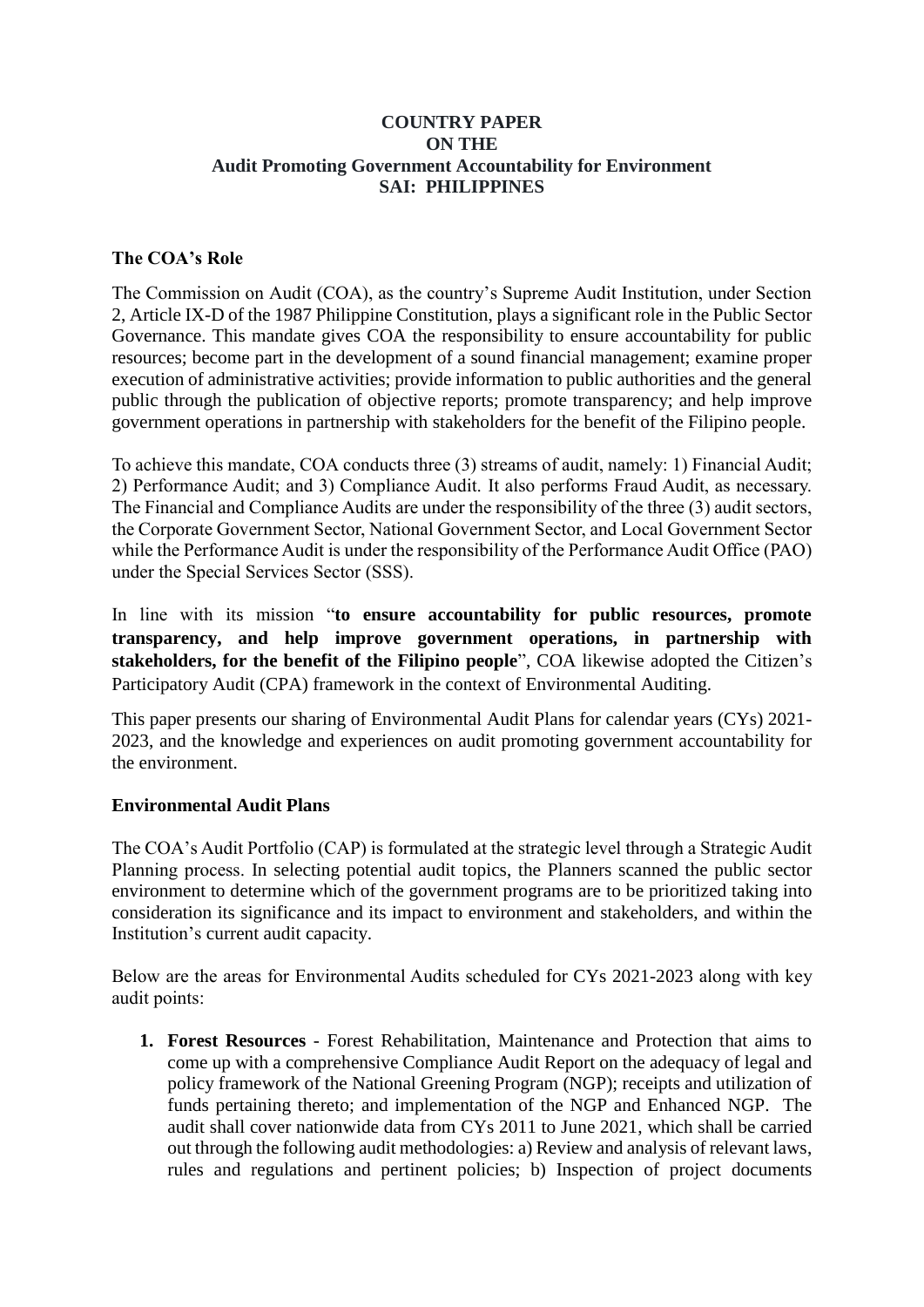including the geo-tagged photos, related documents, reports and records; c) Document/data analysis; d) Ocular Inspection of the Tree Plantations; e) Inquiry with/interview of concerned DENR personnel and Projects' Partners; and f) Application of sampling methodology.

The Compliance Audit on NGP and Enhanced NGP commenced on July 1, 2021 and will end on November 30, 2021.

**2. Mineral Resources** – Environmental Protection (EP), the audit objective of which is to obtain reasonable assurance that the Mines and Geosciences Bureau (MGB), the Agency vested authority by the Filipino people under Section 9 of Republic Act (RA) No. 7942, otherwise known as the Mining Act of 1995 to have direct charge in the administration and disposition of mineral lands and mineral resources and undertake geological, mining, metallurgical, chemical, and other researches as well as geological and mineral exploration surveys have properly complied with the provision of Sections 69, 70 and 71 of RA No. 7942 in protecting the environment, conducting environmental impact assessment and establishing and utilizing the Mine Rehabilitation Fund (MRF) in accordance with the purposes provided for by law and regulations, and in monitoring the compliance by the contractor of the terms and conditions of the mineral agreements.

The audit shall cover all active Mining Companies all-over the country, established after the effectivity of RA No. 7942 and it shall be done through the following methodologies: a) Review of compliance to Environmental standards per Monitoring Checklists and/or score cards, b) Inquiry/interview of concerned MGB personnel and citizens, c) Inspection of documents, reports and records, d) Inspection of Mining sites, and e) Apply sampling methodology in the selected sample population

The Compliance Audit on EP will be conducted from July 2022 to October 2022.

**3. Protected areas and natural parks and Species diversity/endangered species, genetics,** which shall aim to determine compliance to environmental laws, policies, rules and regulations relating to protecting and conserving biodiversity, such as the Republic Act No. 7586, referred to as the **"National Integrated Protected Areas System Act of 1992"** and its Implementing Rules and Regulations and other related laws. The audit shall adopt the following methodologies: a) Policy analysis and review, b) Random Inspection of Protected Areas, wild life parks and marine sanctuaries, c) Inspection of Documents and data analysis, and d) Interview of concerned auditee's personnel and implementing partners, whenever applicable.

The Compliance Audit on **protected areas and natural parks and Species diversity/endangered species, and genetics** will be conducted from July 2023 to October 2023.

- **4. Solid Waste Management Program (SWMP)**. The Performance Audit on SWMP is presently conducted by the Performance Audit Office. The audit runs for eight (8) months, which was started in June 2021 until February 2022. The audit objectives are:
	- 1. To assess the extent to which the goals and objectives of the SWMP are achieved;
	- 2. To identify opportunities for improvement; and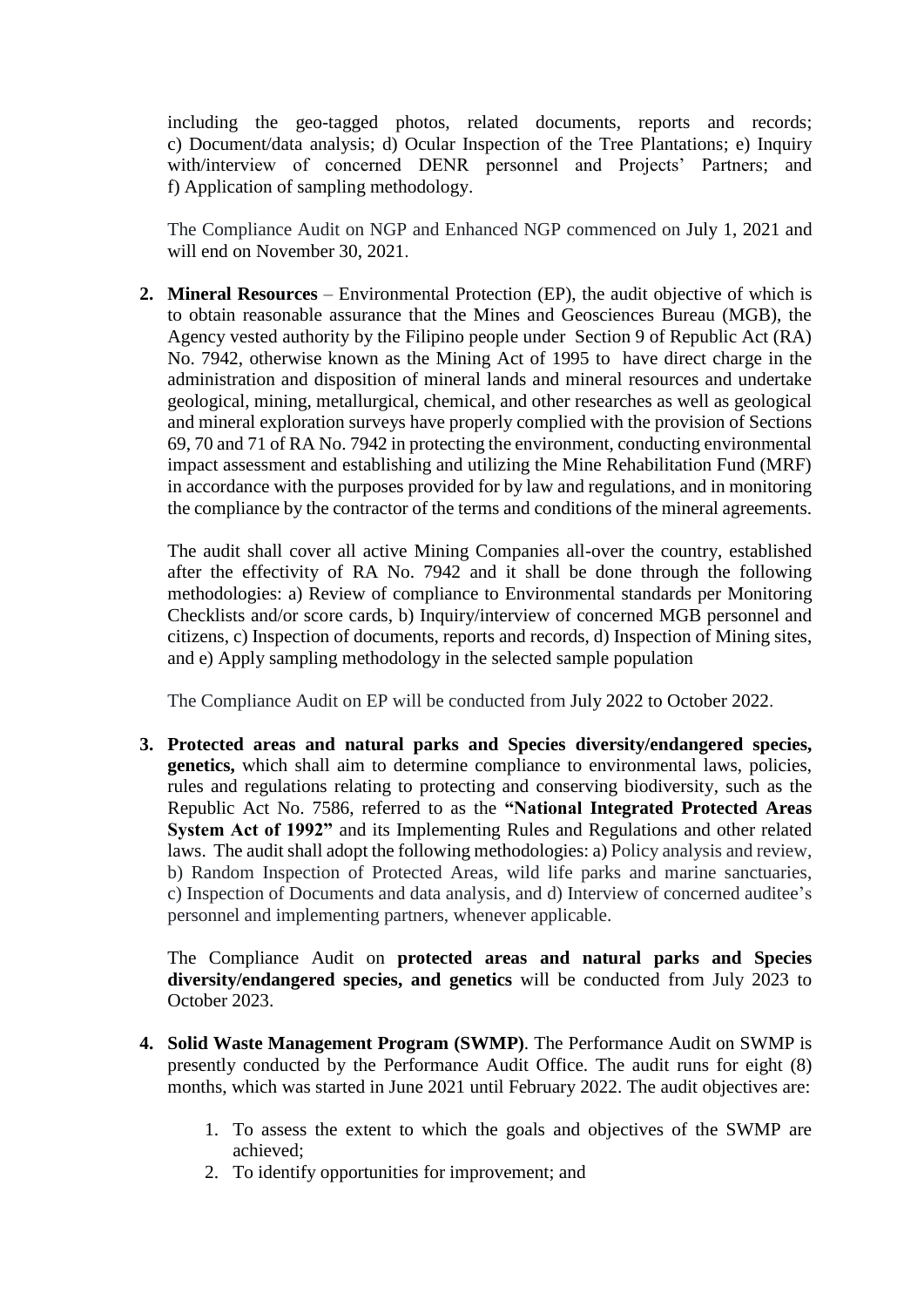3. To recommend appropriate measures for the economical, efficient and effective implementation of the Program.

It shall cover data from CYs 2015 to 2020 on a nationwide scale adopting the following audit methodologies: a) Desk Review; b) Conduct Interview with officials of DENR and partner agencies; c) Perform walkthrough of major processes and test of controls; d) Conduct Validation, Survey and/or Focus Group Discussion (FGD); and e) Application of sampling methodology in the selected sample population.

**5. National Climate Change Action Plan.** This audit topic has been submitted for the Commission's participation in the ASOSAI Capacity Development Program on the "**Audit on Implementation of SDGs in 2021-2022**". Based on the program announcement, the development of the draft audit plan is scheduled within October to December 2021. Audit Execution is scheduled from January 2022 to June 2022. The audit Scope and Methodology will be developed during the planning phase by the end of December 2021.

# **Environmental Audits Performed**

The environmental performance audits conducted by the COA in CY 2016 to present are the following:

- 1. [National Greening Program](https://coa.gov.ph/index.php/cy-2019/category/8085-national-greening-program) conducted by the PAO in CY 2019. The report was released and published in the Official COA Website on December 26, 2019.
- 2. [Water, Sanitation and Hygiene \(WASH\) Project](https://coa.gov.ph/index.php/reports/citizen-participatory-audit-reports/category/6573-water-sanitation-and-hygiene-wash-project) of the five (5) Public Elementary Schools implemented by the Department of Education, Regional Office No. X. This is a CPA engagement with the COA LGS conducted in 2016.
- 3. [Tuguegarao City's Disaster Risk Reduction and Management Fund](https://coa.gov.ph/index.php/reports/citizen-participatory-audit-reports/category/6570-local-disaster-risk-reduction-and-management-fund-ldrrmf) (DRRMF), a CPA engagement with the COA LGS.
- 4. [Ecological Solid Waste Management Program \(ESWMP\)](https://coa.gov.ph/index.php/reports/citizen-participatory-audit-reports/category/6571-solid-waste-management-swm-program) of Local Government Units (LGUs) in National Capital Region (NCR) conducted in CY 2014, a CPA engagement with COA LGS.
- 5. [Kalookan-Malabon-Navotas-Valenzuela \(KAMANAVA\) Flood Control Project](https://coa.gov.ph/index.php/reports/citizen-participatory-audit-reports/category/6569-kamanava-flood-control-project) conducted in April to July 2013, CPA engagement with COA NGS.
- 6. [Quezon City's Solid Waste Management Program \(SWMP\)](https://coa.gov.ph/index.php/reports/citizen-participatory-audit-reports/category/6571-solid-waste-management-swm-program) conducted in 2013, a CPA engagement also with COA LGS.

## **Challenges and Actions Taken**

Challenges in any audit undertakings is inevitable. These challenges, however, can be minimized by conducting risk assessment.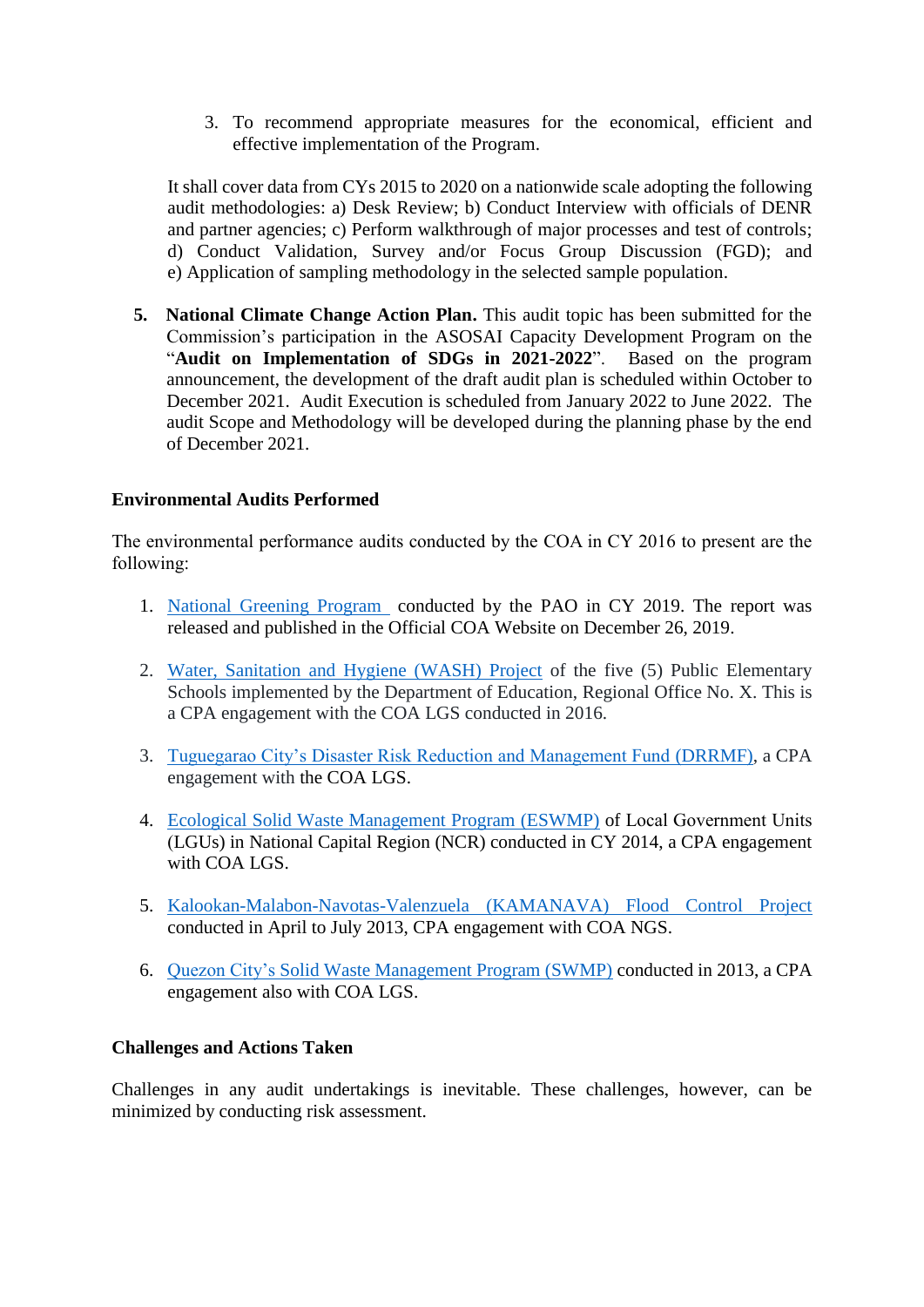The following are the challenges and actions taken in the conduct of environmental audits:

- 1. Lack of an over-all Strategic Audit Plan or CAP that integrates all environmental audit plans of all audit sectors, to have a synchronized conduct of environmental audits adopting Performance and Compliance Audits in order to draw a solid conclusion to achieve greater audit impact, with the integration of the CPA approach. A proposal shall be submitted to the Commission Proper for resolution.
- 2. Insufficiency of data in the NGP Performance Audit, which resulted in the nonformulation of audit conclusions in some audit areas, thus, follow-up audit shall be conducted in CY 2022.
- 3. Harassments and non-cooperation of people affected by the project was experienced by auditors during surveys and field inspections, which were addressed by the Citizens' partner: the civil society organizations (CSOs) and People's Organizations, who are experienced in dealing with the grassroots.
- 4. Unavailability of partner CSOs due to other commitments and the differences in the audit approach performed by both organizations. This was resolved by having avenues for open communication, dialogues and discussions of matters that need clarifications.
- 5. On the on-going environmental audits, the difficulties in obtaining documents and gathering of information/data is experienced due to alternative work arrangements adopted by government and the nonsynchronous work schedules caused by enhanced community quarantine restrictions. However, a close coordination with Auditees' top Management resolved the issues that even propel the prompt actions and cooperation of concerned officials in answering audit queries and in providing the needed information to the Audit Team including remote access to auditee's files.
- 6. Face-to-face meetings with auditee's Management and members of the audit team cannot be made possible due to the COVID 19 health protocols instead the use of virtual platforms made meetings possible, including interviews/meetings with auditee's key stakeholders possible.
- 7. Conduct of actual field validation and inspection of projects is hindered/limited by community quarantine restrictions due to COVID 19 pandemic. The Auditors, instead consider applying alternative audit procedures by means of available latest technology, such as but not limited to, the verification of geo-tagged photos, use of google maps and other applications, which is made possible through collaboration with other government agencies.
- 8. Some auditors lack training and experience on environmental audits (EA). This is addressed by holding virtual meetings to orient auditors about the program and projects subject of the EA, to discuss the audit methodologies including the details of audit execution, and to provide guidance materials to the respective regional audit teams.